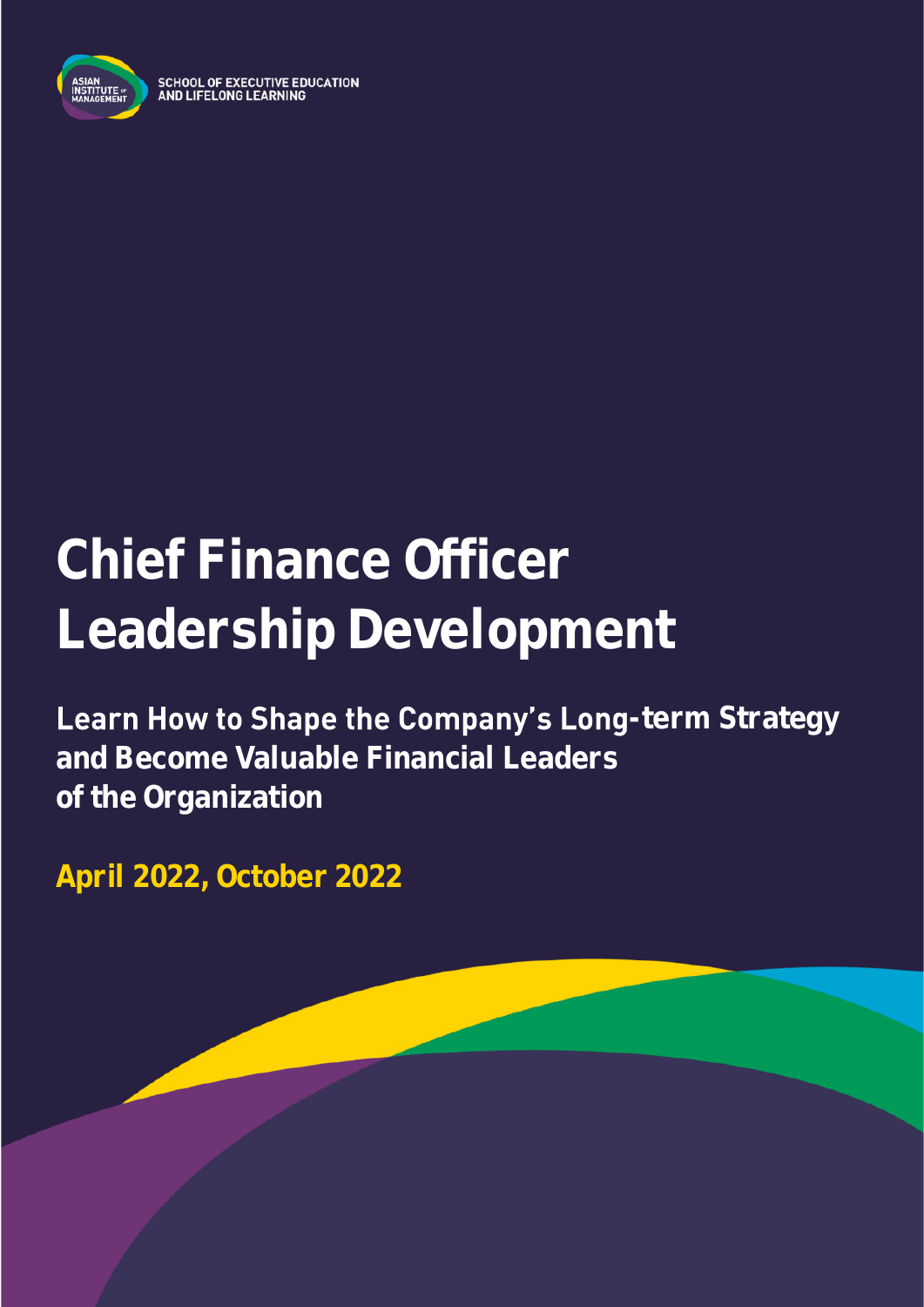

### **Chief Finance Officer Leadership Development**

Learn How to Shape the Company's Long-term Strategy and Become Valuable Financial Leaders of the Organization

In this period of economic uncertainties, every downturn is daunting. Financial rigor and strategic acumen are invaluable assets that will help new and seasoned CFOs navigate through the turbulent times. CFOs must position themselves as sound business partners to the CEO and the rest of the management team in shaping the company's long-term strategy to achieve profitable growth.

The CFO Strategic Leadership Development will provide enhanced tools, techniques, and resources that complement traditional levers in financial leadership. Participants will gain a deeper understanding of valuable corporate approaches to develop strategic thinking, flawlessly execute plans, and manage change with breakthrough solutions. The program will help CFOs see their role from a different perspective, turning themselves into transformative and innovative leaders of organizations.

#### **PROGRAM OBJECTIVES**

- Deepen the participants' understanding of corporate strategy, FinTech, business • model innovation, continuous improvement, data science, and business analytics
- Develop the participants' strategic thinking, ability to execute plans with excellence, • and ability to lead and manage change within the organization
- Practice the "Shift of Mind" framework for understanding complexities by viewing • systems as a whole and using the big picture to leverage breakthrough business solutions

#### **WHAT YOU WILL LEARN**

- The CFO as the Strategic and Agile Leader
- Systems Thinking as Applied in Business
- Driving Organic Growth Through LEAN Six Sigma
- Design Thinking for Business Model Innovation
- Leverage FinTech as a Competitive Advantage
- Better Decision-making Through Data Science and Business Analytics
- Leading and Managing Change
- **Excellence in Execution**
- Strategic Prioritization Through One-on-one Coaching

#### **KEY BENEFITS**

At the end of the 12 half-days, participants will be able to:

- Expand their strategic leadership skills and increase capacity as a trusted business advisor to the CEO
- Generate operational strategies through continuous improvement and excellence in execution
- Leverage a suite of mental models to identify and drive digital, customer-centric, and profitable sources of business growth
- Think systematically, strategically, and creatively to evaluate options to solve business issues
- Drive a better decision-making process through data science and business analytics
- Appreciate digital opportunities in FinTech

#### **WHO SHOULD ATTEND**

The CFO Strategic Leadership Development Program is a must for financial executives responsible for developing and implementing strategy as part of their leadership roles. Participants may include Business Owners, Chief Financial Officers, Finance Managers, Controllers, Accounting Managers, and other executives with strategic and financial responsibilities.



#### **FOR INQUIRIES:**

School of Executive Education and Lifelong Learning, Asian Institute of Management Eugenio Lopez Foundation Building, Joseph R. McMicking Campus 123 Paseo de Roxas, Makati City Philippines 1229 [SEELL@aim.edu](mailto:SEELL@aim.edu) | +632 8892 4011 | www.aim.edu



April 5 to May 12, 2022 April 5, 7, 12,14, 19, 21, 26, 28, May 3, 5, 10, 12,  $2022$ 

5:30 to 9:00 PM (GMT+08) on all dates

October 3,5,7,10,12,14,17,19,21,24,26,28, 2022 5:30 to 9:00 PM (GMT+08) on all dates MWF

**PROGRAM FORMAT**

Delivered online via live virtual interactive sessions in Zoom

#### **PROGRAM FEE**

PHP 75,000.00 or USD 1,500.00\* \*Based on USD 1 = PHP 50. The prevailing exchange rate at the date of payment may apply.

Let us know if you are interested to avail of early bird/group discount or discuss payment terms.

#### **YOUR PROGRAM FACULTY**



**Alberto G. Mateo, Jr.** Clinical Professor, Finance and Leadership Head, School of Executive Education and Lifelong Learning Asian Institute of Management

To find out how you can participate, contact us a[t SEELL@aim.edu](mailto:SEELL@aim.edu) or visit<https://go.aim.edu/seellinquiries> <https://go.aim.edu/seellprogramcalendar>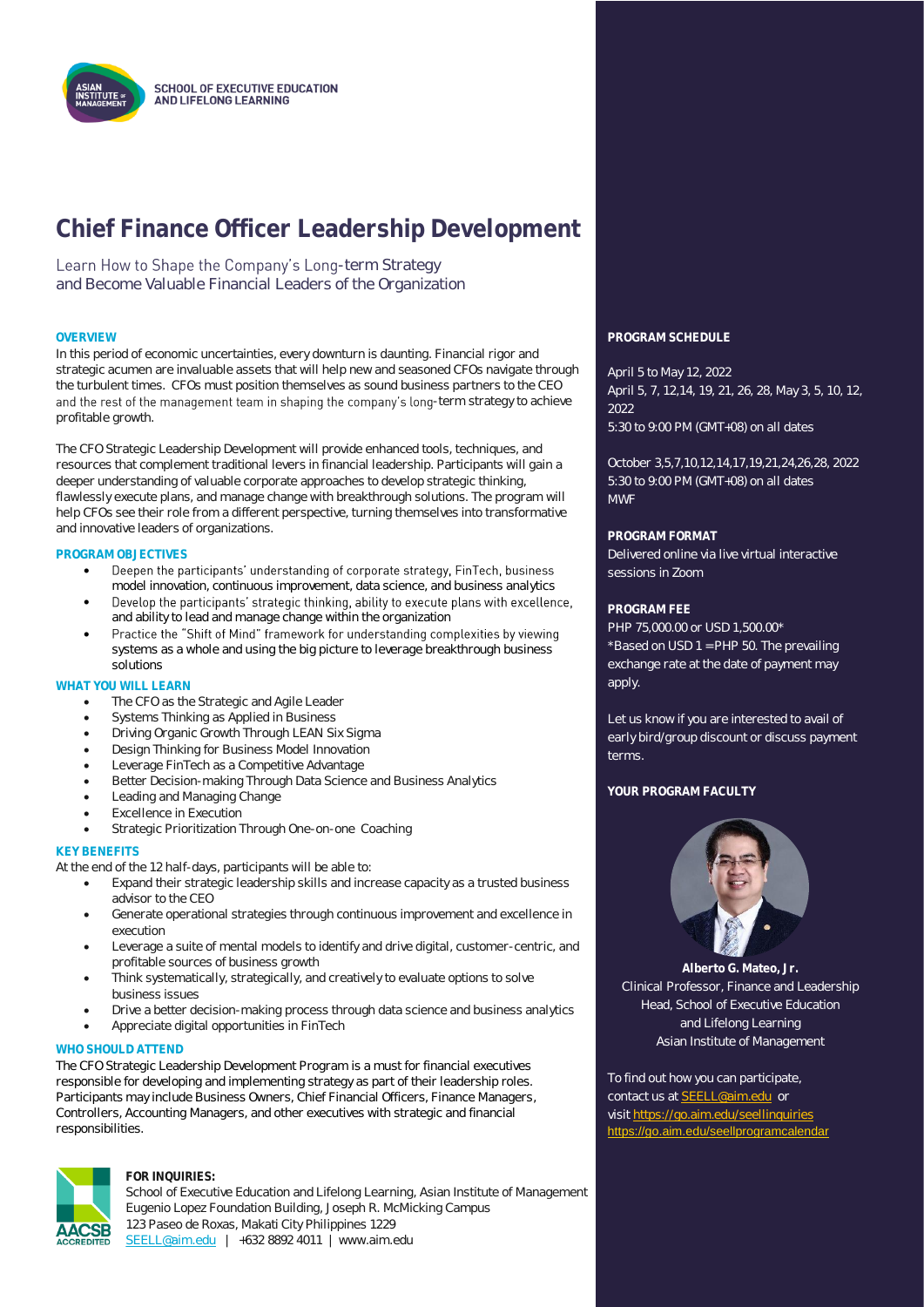

### **Learning Content**

The CFO Strategic Leadership Development Program will run for 12 half-days following an afternoon schedule.





**FOR INQUIRIES:** School of Executive Education and Lifelong Learning, Asian Institute of Management Eugenio Lopez Foundation Building, Joseph R. McMicking Campus 123 Paseo de Roxas, Makati City Philippines 1229 [SEELL@aim.edu](mailto:SEELL@aim.edu) | +632 8892 4011 | www.aim.edu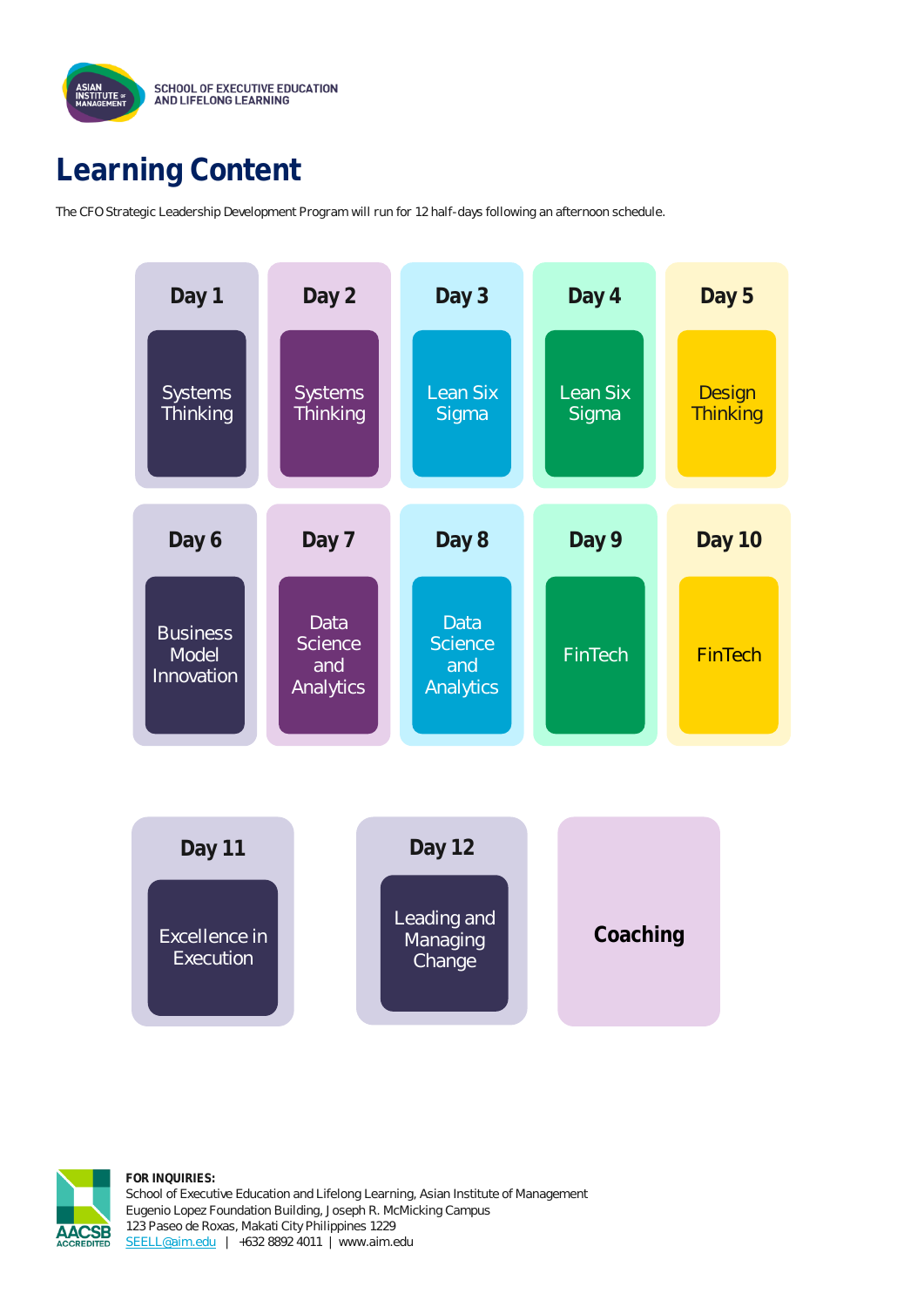

## **Your Program Faculty**



### **Alberto G. Mateo, Jr.**

Clinical Professor, Finance and Leadership Head, School of Executive Education and Lifelong Learning Asian Institute of Management

Professor Alberto G. Mateo, Jr. is a seasoned business leader, educator, and certified coach. He earned his coaching certification from the NeuroLeadership Institute and is currently a practicing executive coach. Professor Mateo brings with him thirty-four years of progressive experience in the fields of general management, finance, human resources, and management education with multinational sales organizations and academic institutions. He is currently the Head of the School of Executive Education and Lifelong Learning at the Asian Institute of Management. Before joining AIM, he was the President and Managing Director of HP Inc. and Pfizer, Inc. in the Philippines.



#### **Edgar D. Flores** Adjunct Faculty Asian Institute of Management

Ed Flores is a project manager, coach, consultant, trainer, leader and mentor of continuous improvement for many years in multi-national companies like in Mitsumi, Essilor, Pfizer and Shell with project experiences across various industries and functions like in manufacturing, BPO, pharmaceutical, finance, sales, marketing, operations, logistics, HR, IT and procurement.

A practicing Black Belt,Ed is instrumental in the deployment of continuous improvement program in Essilor-Optodev manufacturing plants, in Pfizer in all its commercial operations offices located in 13 countries of Asia, and in Shell in its finance operations also in Asia region. Apart from being an adjunct professor at AIM, Ed is also a Sr. Consultant of Kaizen Institute and the Founder Managing Consultant of INNOSIGMA Consulting.



**Antonio Ma. C. Perez** Adjunct Faculty Asian Institute of Management

Prof. Antonio Ma. Perez teaches Systems Thinking, Balanced Scorecard, Quantitative Analysis and Operations Management. Prior to joining AIM, he was a regular lecturer in Operations Management and Decision Analysis in the MBA program of the Malaysian Institute of Management in Kuala Lumpur. Prof. Perez obtained his MBA degree from the University of California Los Angeles (UCLA) with major in Management Information Systems. He was elected member to the Beta Gamma Sigma, the national honor society for students in Business Administration in the U.S.A. He completed a course on Systems Dynamics at the Massachusetts Institute of Technology.



**FOR INQUIRIES:** School of Executive Education and Lifelong Learning, Asian Institute of Management Eugenio Lopez Foundation Building, Joseph R. McMicking Campus 123 Paseo de Roxas, Makati City Philippines 1229 [SEELL@aim.edu](mailto:SEELL@aim.edu) | +632 8892 4011 | www.aim.edu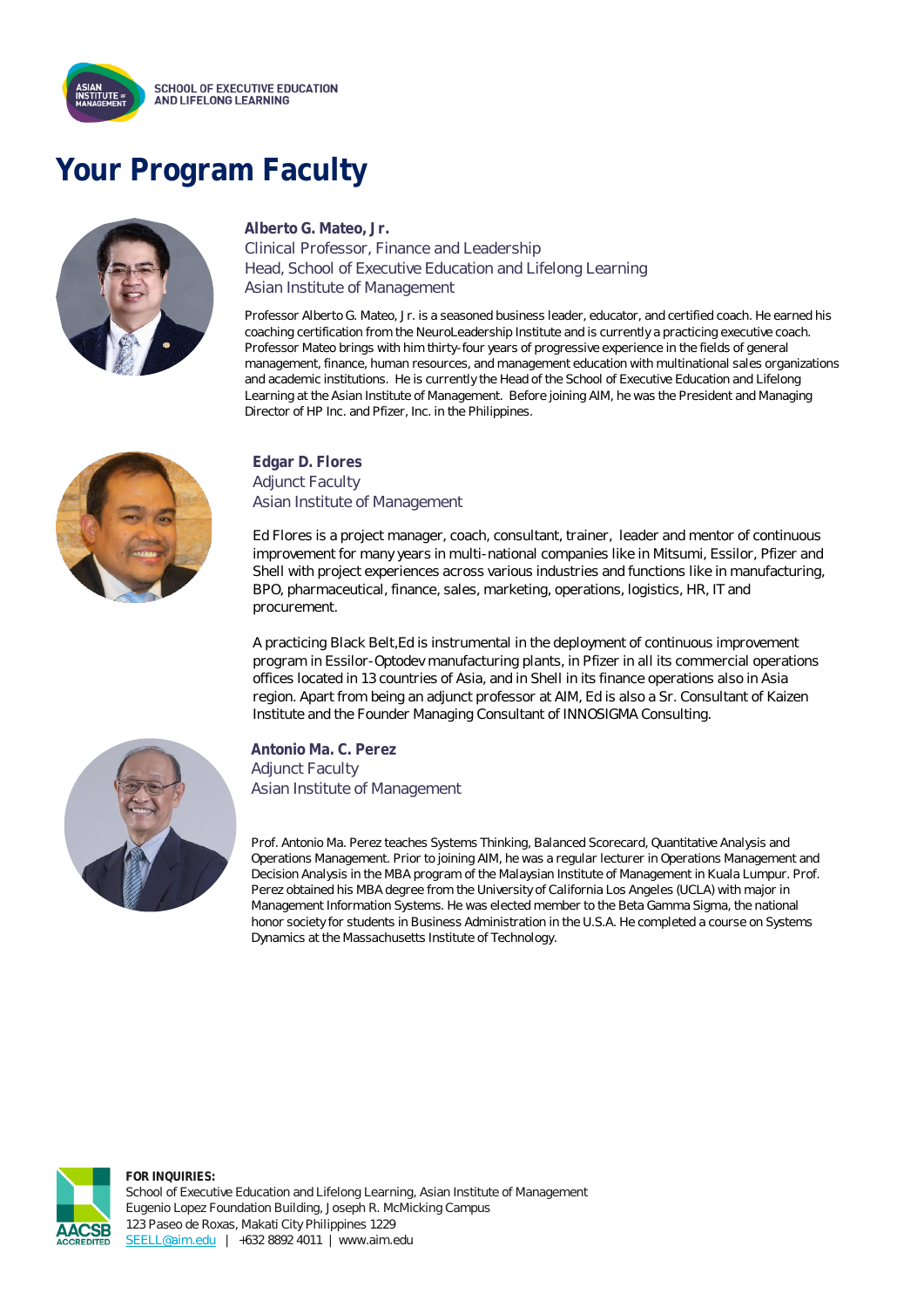



**Madhavi Devaraj, PhD** Associate Professor, Data Science Asian Institute of Management

Prof. Madhavi Devaraj, PhD is an Associate Professor at the Asian Institute of Management. She has a PhD in Computer Science at the Dr. APJ Abdul Kalam Technical University, a Master of Philosophy in Computer Science and a Master of Computer Applications at the Madurai Kamaraj University, and a BSc in Mathematics at the Bharathidasan University. She was also a Distinguished Professor at the Mapua University, an Assistant Professor at the Babu Banarasi Das University, a Guest Lecturer at the National PG College, an Academic Counselor at the Indira Gandhi National Open University, a Lecturer at the Invertis University, a Part-time Associate Faculty at the UPTECH Consultancy Ltd, and a Data Science Lead at Accenture Technology. Her expertise lies in Machine Learning, Artificial Intelligence, Applications of Data Science, Project Management, Python R Programming, Data Visualization, Data Mining, Advanced Data



**Roman Matousek** Adjunct Faculty Asian Institute of Management

Roman Matousek is Professor of Financial Economics in Queen Mary University of London. Before joining QMUL, Roman served as Director of Research Excellence and Director of the Global Centre for Banking and Financial Innovation (GCBFI). Prof. Matousek is also a member of the prestigious Chartered Association of Business Schools (ABS) International Committee.

Roman Matousek is Distinguished International Professor at Tongji University, Shanghai, China and Honorary Professor, School of Social Sciences, Business and Management Studies, University of Dundee, Scotland. Roman has been appointed as the Visiting Research Economist at SEACEN Centre in Kuala Lumpur, Malaysia, where he leads a project on "Cross-border interbank contagion risk analysis". He received a prestigious Pew Fellowship from Walsh School of Foreign Service at Georgetown University, (USA) and was a Visiting Professor at Tohoku University, Sendai, Japan.

Roman holds/held the appointments on the editorial boards of several journals including Associate Editor of the Journal of Banking & Finance, Journal of International Financial Markets, Institutions & Money (Elsevier), Managing Editor of International Journal of Monetary Economics and Finance.



**Jose Gerardo O. Santamaria, PhD** Associate Professor, Leadership Asian Institute of Management

Prof. Jose Gerardo O. Santamaria, PhD is an Associate Professor at the Asian Institute of Management. He has a PhD Psychology, a Master in Arts in Psychology, a Bachelor of Science in Business Administration at the University of the Philippines, and a Master in Business Administration at the Baruch College. He was also an Assistant Professor at the University of the Philippines, a Faculty at the Indonesian Institute for Management Development, a Professional Lecturer at the De La Salle University, a Director for Employee and Organizational Development at Branders.com, Inc., a Senior Director in Consulting at the Arthur Andersen, Inc., a General Manager at Change Management PT Smart Corporation, a Finance and Planning Manager at Shell Gas Eastern, Inc., a Philippines Issues Management Coordinator at Pilipinas Shell Corporation, a Senior Financial Analyst at Citibank, a Financial Control at Bank of New York Co., and an



**FOR INQUIRIES:** School of Executive Education and Lifelong Learning, Asian Institute of Management Eugenio Lopez Foundation Building, Joseph R. McMicking Campus 123 Paseo de Roxas, Makati City Philippines 1229 [SEELL@aim.edu](mailto:SEELL@aim.edu) | +632 8892 4011 | www.aim.edu